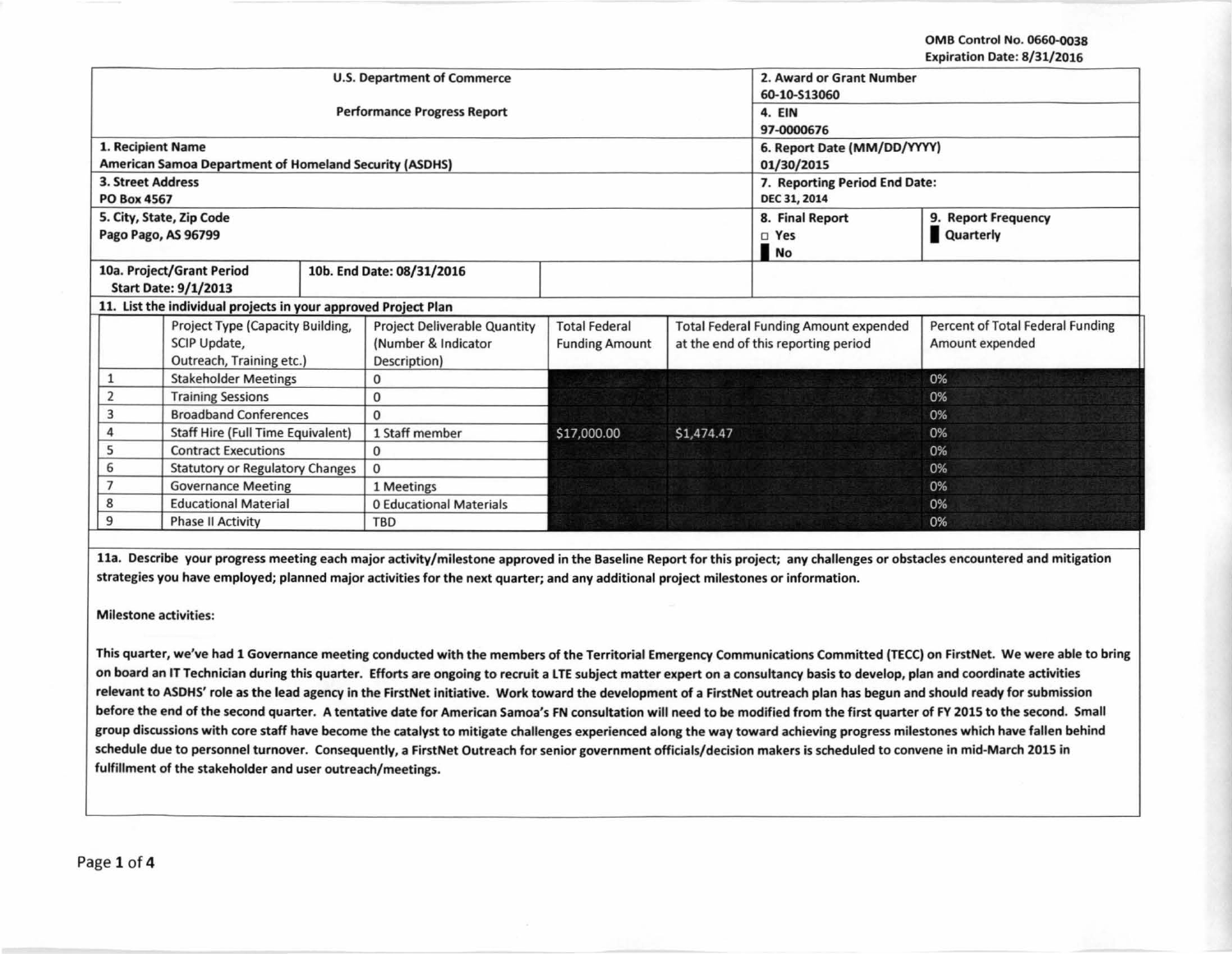11b. If the project team anticipates requesting any changes to the approved Baseline Report in the next quarter, describe those below. Note that any substantive changes to the Baseline Report must be approved by the Department of Commerce before implementation.

Uc. Provide any other information that would be useful to NTIA as It assesses this project's progress. A huge percentage of the communications infrastructure in the territory is government owned and operated.

ltd. Describe any success stories or best practices you have identified. Please be as specific as possible.

12. Personnel

12a. If the project is not fully staffed, describe how any lack of staffing may impact the project's time line and when the project will be fully staffed.

Though the IT Manager position is not funded under the SLIGP, the role of the position is critical from the management, oversight and technical perspectives. The FirstNet initiative is envision as the way to the future in terms of telecommunications evolution and it also serves to enhance the Land Mobile Radio (LMR) culture, a project which is ongoing in the territory under the administration of the American Samoa Department of Homeland Security. From this premise, the continuity of qualified and competent technical core personnel coupled with the support of leading high government officials is integral to the success of this initiative.

12b. Staffing Table

| Job Title                                     | FTE %            | <b>Project(s) Assigned</b>                                                                                                                             | Change |
|-----------------------------------------------|------------------|--------------------------------------------------------------------------------------------------------------------------------------------------------|--------|
| <b>SWIC</b>                                   | تندم             | Provide additional oversight and incorporation into the State Interoperability Plan                                                                    |        |
| SLIG-P Program Coordinator                    | 1.0 <sub>1</sub> | Provide administrative oversight of project for grants management, governance, and<br>outreach activities                                              |        |
| <b>Technical/Administrative Support Staff</b> | 1.0              | Provide support role in assisting in coordination of all SLIG-P activities and performing<br>the leg-work for all the activities proposed in the plan. |        |
| Technical/Administrative Support Staff        | 1.0              | Provide support role in assisting in coordination of all SLIG-P activities and performing<br>the leg-work for all the activities proposed in the plan. | New    |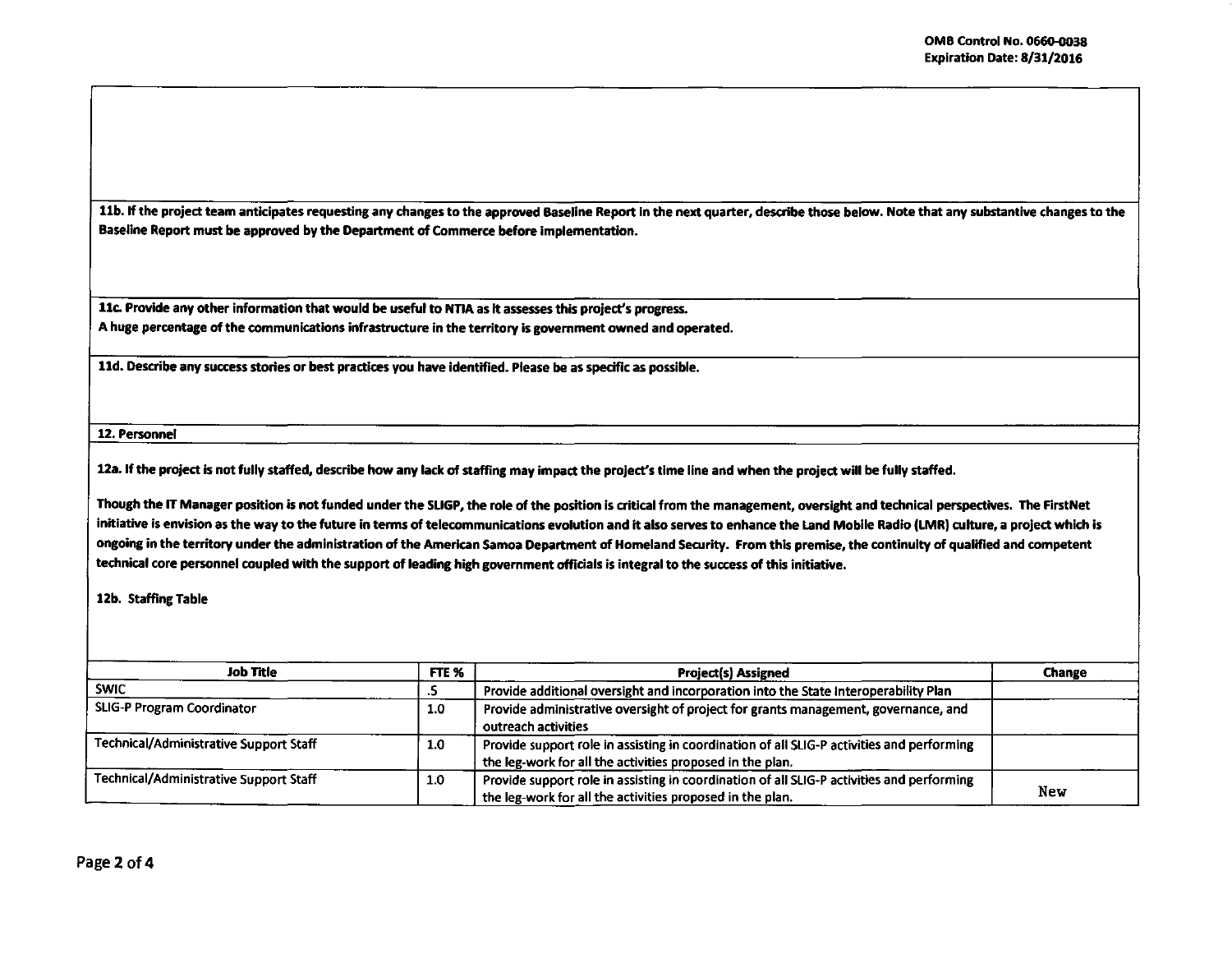|                    | <b>Add Row</b><br><b>Remove Row</b>                                                                                                   |                          |                                   |                                      |                             |                    |                                                |                                                 |                        |
|--------------------|---------------------------------------------------------------------------------------------------------------------------------------|--------------------------|-----------------------------------|--------------------------------------|-----------------------------|--------------------|------------------------------------------------|-------------------------------------------------|------------------------|
|                    | 13. Subcontracts (Vendors and/or Subrecipients)                                                                                       |                          |                                   |                                      |                             |                    |                                                |                                                 |                        |
| NONE this quarter. |                                                                                                                                       |                          |                                   |                                      |                             |                    |                                                |                                                 |                        |
|                    | 13a. Subcontracts Table - Include all subcontractors. The totals from this table must equal the "Subcontracts Total" in Question 14f. |                          |                                   |                                      |                             |                    |                                                |                                                 |                        |
| Name               | <b>Subcontract Purpose</b>                                                                                                            | Type<br>(Vendor/Subrec.) | RFP/RFQ<br><b>Issued</b><br>(Y/N) | Contract<br><b>Executed</b><br>(Y/N) | <b>Start</b><br><b>Date</b> | End<br><b>Date</b> | <b>Total Federal</b><br><b>Funds Allocated</b> | <b>Total Matching</b><br><b>Funds Allocated</b> | Project and % Assigned |
|                    |                                                                                                                                       |                          |                                   |                                      |                             |                    |                                                |                                                 |                        |
|                    |                                                                                                                                       |                          |                                   | Add Row                              | <b>Remove Row</b>           |                    |                                                |                                                 |                        |
|                    | 13b. Describe any challenges encountered with vendors and/or sub recipients.                                                          |                          |                                   |                                      |                             |                    |                                                |                                                 |                        |
| <b>NONE</b>        |                                                                                                                                       |                          |                                   |                                      |                             |                    |                                                |                                                 |                        |
|                    |                                                                                                                                       |                          |                                   |                                      |                             |                    |                                                |                                                 |                        |
|                    |                                                                                                                                       |                          |                                   |                                      |                             |                    |                                                |                                                 |                        |
|                    |                                                                                                                                       |                          |                                   |                                      |                             |                    |                                                |                                                 |                        |
|                    |                                                                                                                                       |                          |                                   |                                      |                             |                    |                                                |                                                 |                        |
|                    |                                                                                                                                       |                          |                                   |                                      |                             |                    |                                                |                                                 |                        |
|                    |                                                                                                                                       |                          |                                   |                                      |                             |                    |                                                |                                                 |                        |
|                    |                                                                                                                                       |                          |                                   |                                      |                             |                    |                                                |                                                 |                        |
|                    |                                                                                                                                       |                          |                                   |                                      |                             |                    |                                                |                                                 |                        |
|                    |                                                                                                                                       |                          |                                   |                                      |                             |                    |                                                |                                                 |                        |
|                    |                                                                                                                                       |                          |                                   |                                      |                             |                    |                                                |                                                 |                        |
|                    |                                                                                                                                       |                          |                                   |                                      |                             |                    |                                                |                                                 |                        |